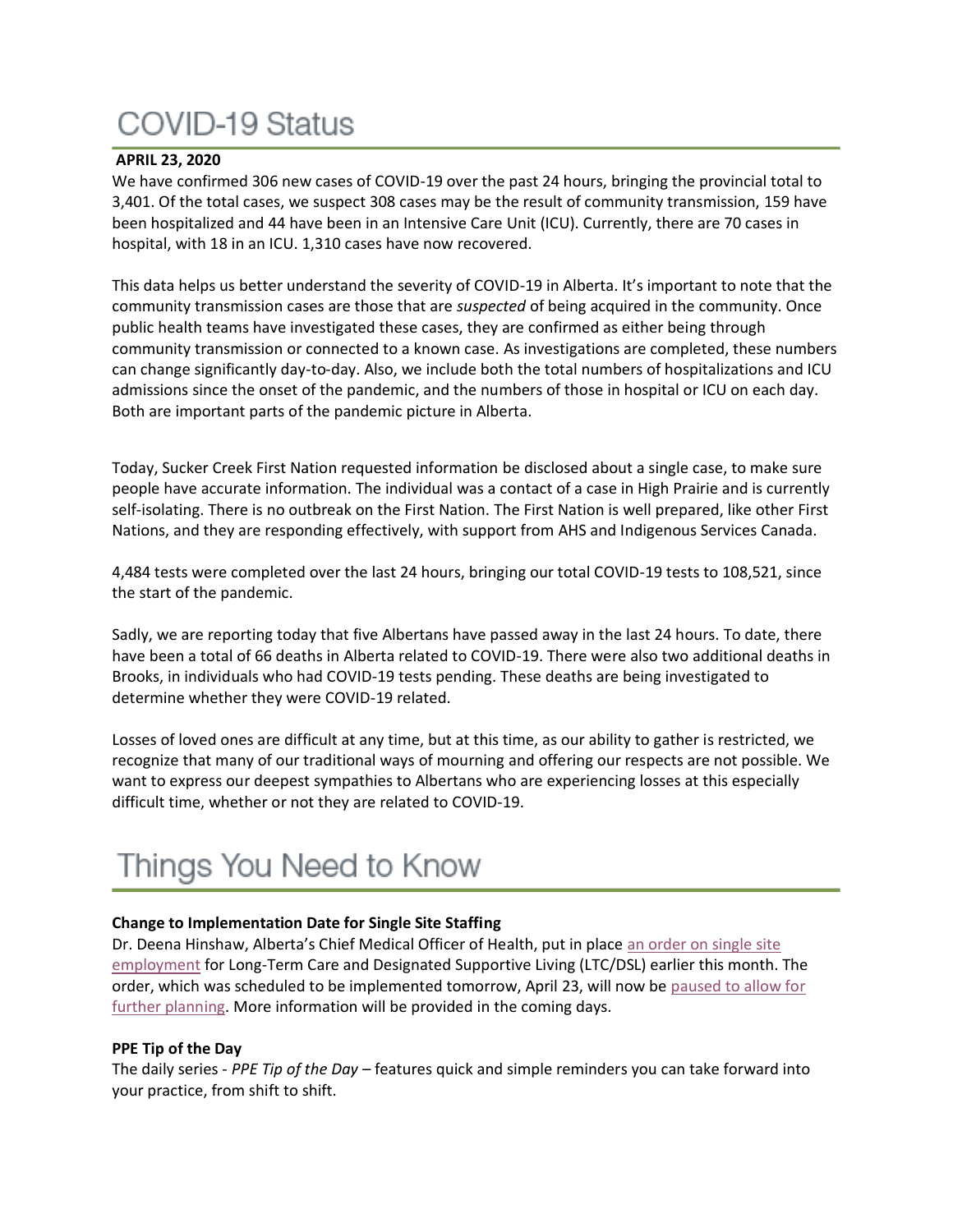### The W Trick: Vanch Mask - Donning and Doffing

AHS has worked with the suppliers of the new Vanch masks to have the nose pieces adjusted and length of the mask increased, and these changes will be in place for next shipment to AHS. Until then, our frontline teams have shown us a helpful tip to addressing fit issues - the W trick!



Note: if you are providing direct patient care and are experiencing mask fit issues, we would suggest that you add a face shield to offer extra protection. For patients suspected or known to have COVID-19, face shield/goggles, mask, gown and gloves should **always** be used.

### **Guidance on Testing Asymptomatic Patients for COVID-19**

Our understanding of COVID-19 and best practices with regard to patient care continues to evolve. We would like to clarify that it is not necessary to perform COVID-19 testing on an asymptomatic patient before providing routine, urgent, or emergent health services, or before accepting a patient who is being transferred from another site.

The following outlines the rationale behind this guidance:

1. Prevalence of COVID-19 in the general asymptomatic patient is relatively low.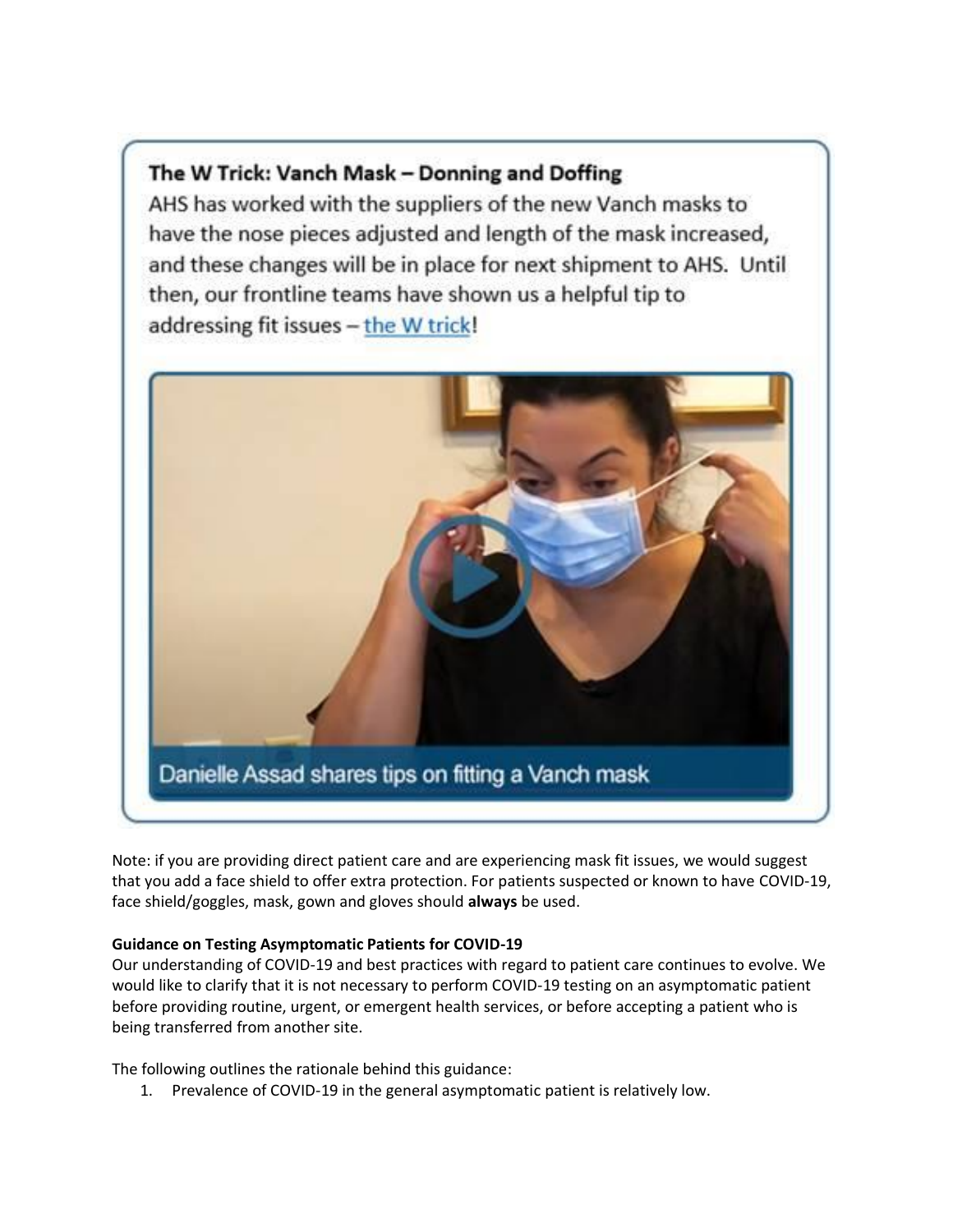- 2. If testing were provided, the burden of virus may be below the detectable threshold at the time of collection, but could increase above the detectable threshold when the health service is provided, which could lead to a false negative. This false negative could lead to less adherence to precautions and proper use of PPE in the event that symptoms develop.
- 3. Delaying health services while awaiting a swab result may result in unnecessary morbidity or mortality, without adding value to the decision-making process.

This approach ensures patients receive the care they need when they need it. For more information, please visit [ahs.ca/covid.](http://www.ahs.ca/covid)

### **Primary Care Provides ongoing Healthcare to Albertans**

Your ongoing health needs don't stop during the COVID-19 pandemic and neither do our primary healthcare networks. We want to make sure Albertans are taking care of their overall health and getting the care and support they need day to day.

In this new [AHS podcast in our COVID-19 series,](http://www.ahs.ca/covidpodcast) Dr. Linda Slocombe, AHS Senior Medical Director, Primary Health Care, talks about the important role Alberta's family physicians continue to play in supporting Albertans experiencing any non-urgent medical concerns during the COVID-19 pandemic.



family physicians continue to play

### **Psychosocial Disaster Learning**

Psychosocial Disaster Learning Series is offering an online refresher for anyone who has previously trained in Psychosocial First Aid (PFA) or anyone who would like to learn more about PFA.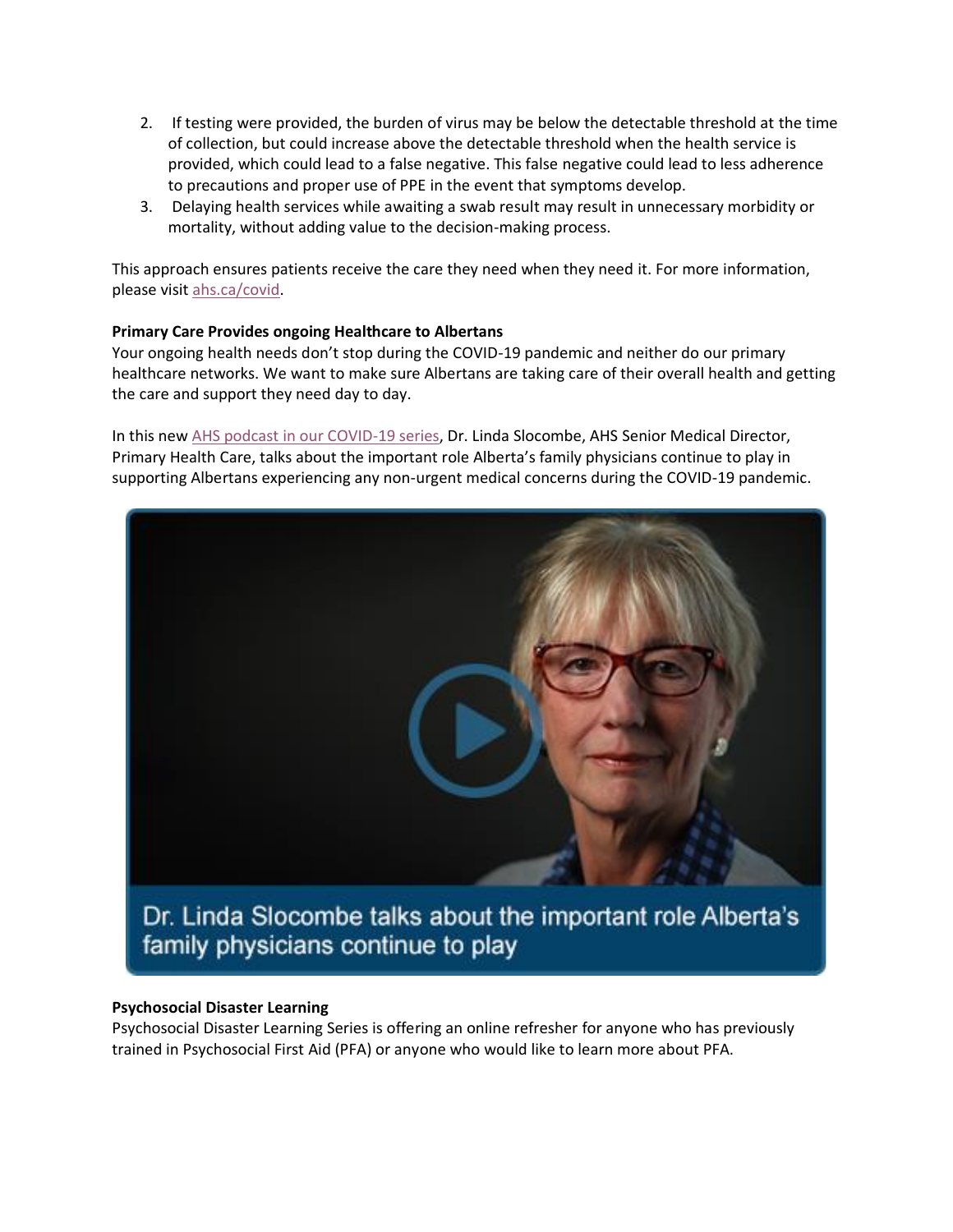This series provides a review of PFA knowledge in critical times, such as prior to being deployed in a disaster response role. The five chapters of this series compliment the in-class PFA training, and are available to AHS staff through [MyLearningLink](https://insite.albertahealthservices.ca/hr/Page1881.aspx) and to external partners, [here.](https://www.albertahealthservices.ca/info/Page17072.aspx)

The complete series of five chapters will be released over the next three months and can be accessed anytime you may want to review the fundamentals of your PFA training.

### **Virtual Health Website**

AHS Virtual Health now has an [external website](http://www.ahs.ca/virtualhealth) offering information and tools to support virtual healthcare, including supporting interactions for those patients i[nself-isolation,](https://www.alberta.ca/isolation.aspx) unable to attend an AHS clinic, or located in rural and remote areas. Visit [ahs.ca/virtualhealth](http://www.ahs.ca/virtualhealth) to learn more.

### In the Zones

### **Zone Emergency Operations Centre (ZEOC) Update – Central**

With the recent expansion to the testing criteria, Central Zone will begin offering swabbing in three additional locations the week of April 27. Drayton Valley, Drumheller, and Rocky Mountain House were chosen as those locations based on a review of geographic referral data.

Zone executive leadership and medical officers of health are working with Community Engagement and Communications planning additional online meetings with community stakeholders across the zone, to keep them updated on the COVID-19 pandemic and our associated response. Update meetings for staff and physicians are also being planned.

Recreation therapists in the zone are hard at work to provide much-needed interaction for patients and residents, including coordinating 'through the window' pet therapy visits, organizing hallway bingo and other properly physical-distanced activities, to helping coordinate outdoor drop-in musical performances. A great example of this was the recent Battle River Pipes and Drums stop at the Wainwright Health Centre (below) The Recreation Therapy team continues to be an invaluable resource during this pandemic.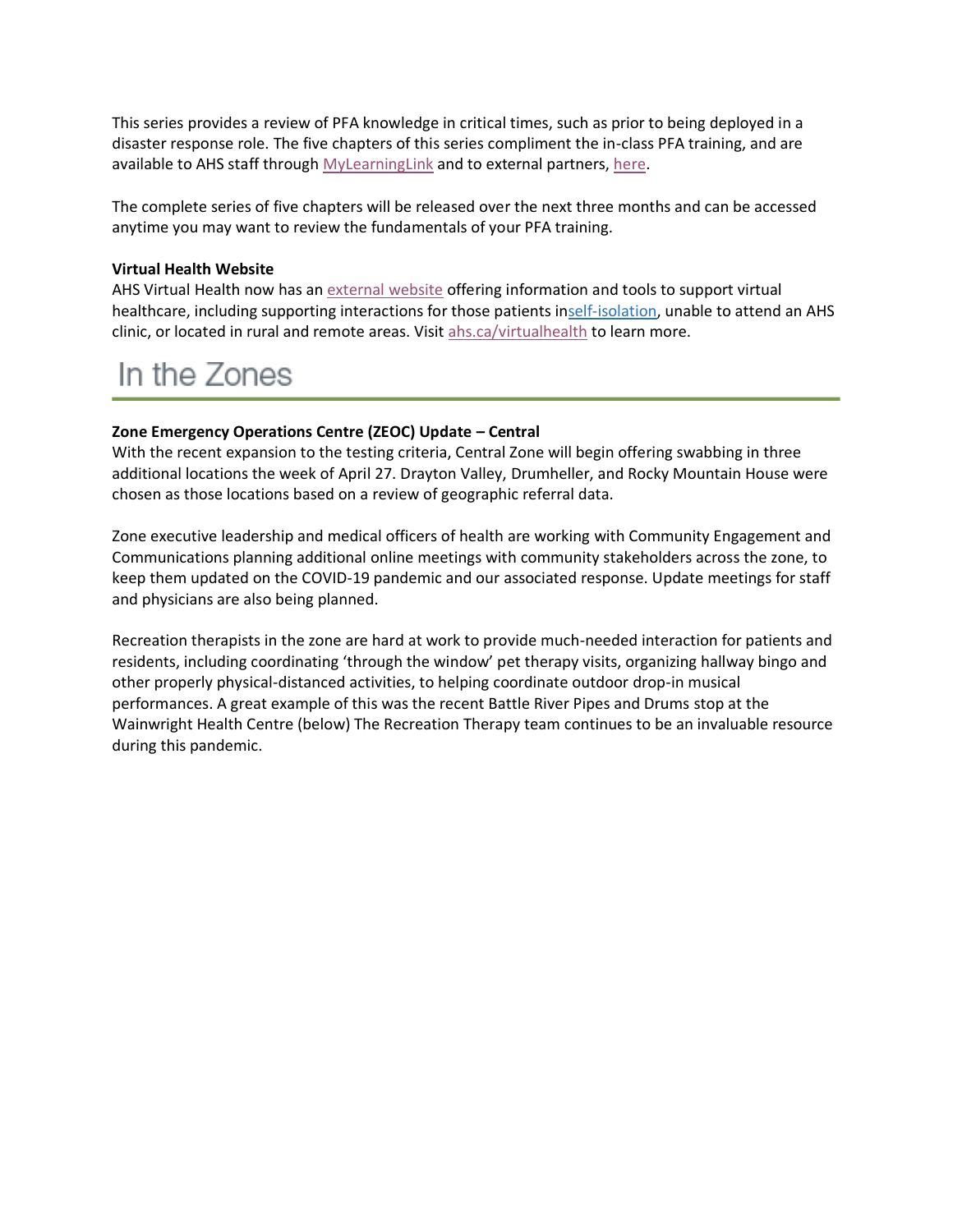![](_page_4_Picture_0.jpeg)

# Be Well - Be Kind

### **Mental Wellness Moment – Family Resiliency**

Families can get through this time of pandemic and come out of it stronger. In this Mental Wellness Moment, Dr. Nick Mitchell [offers advice on how family members under the same roof can work together](https://www.albertahealthservices.ca/topics/Page17012.aspx)  [to strengthen their bonds,](https://www.albertahealthservices.ca/topics/Page17012.aspx) improve communication and manage stress while staying safe at home.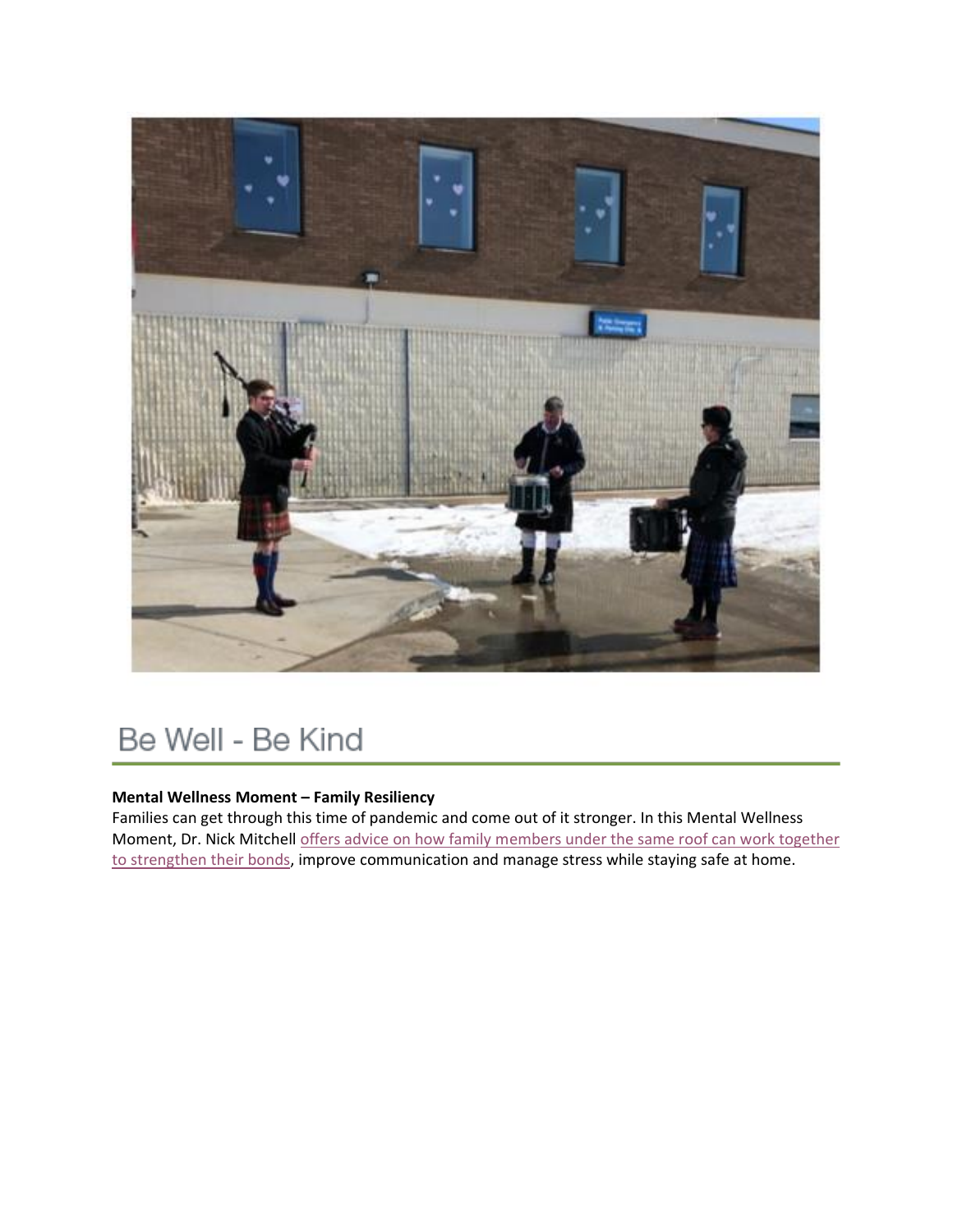![](_page_5_Picture_0.jpeg)

This clip is one in a series of short [Mental Wellness Moment videos](https://www.albertahealthservices.ca/topics/Page17012.aspx) where Dr. Mitchell talks about protecting your mental health in a time of pandemic. AHS has more resources to look after your mental health at [ahs.ca/covid.](http://www.ahs.ca/covid)

### **National Organ and Tissue Donation Awareness Week**

During the COVID-19 pandemic, Alberta Health Services continues to provide organ and tissue donation and transplant services on a case-by-case basis. Urgent cases are being prioritized based on our ongoing risk/benefit assessment of the evolving COVID-19 situation, considering factors that include the availability of critical care beds, and the health of the patient.

Our goal is to provide as many patients as possible with life-saving organ transplants, while ensuring the safety and well-being of recipients. Medical experts and administrative leadership from across Canada are meeting multiple times weekly to assess the changing COVID-19 situation and impacts it may have on organ donation and transplant surgeries.

As we celebrate National Organ and Tissue Donation Awareness Week, we want to remind you that the gift of organ and tissue donations saves lives and enhances quality of life for many others. While staying home and staying safe, consider taking this time to discuss your wishes with your family. It takes just minutes to register your decision to become an organ and tissue donor. More information about registering as a donor is available on the [Alberta Organ and Tissue Donation Registry website.](https://myhealth.alberta.ca/Pages/OTDRHome.aspx)

### **Canadian Health Foundations Launch the Frontline Fund to Support COVID-19 Response**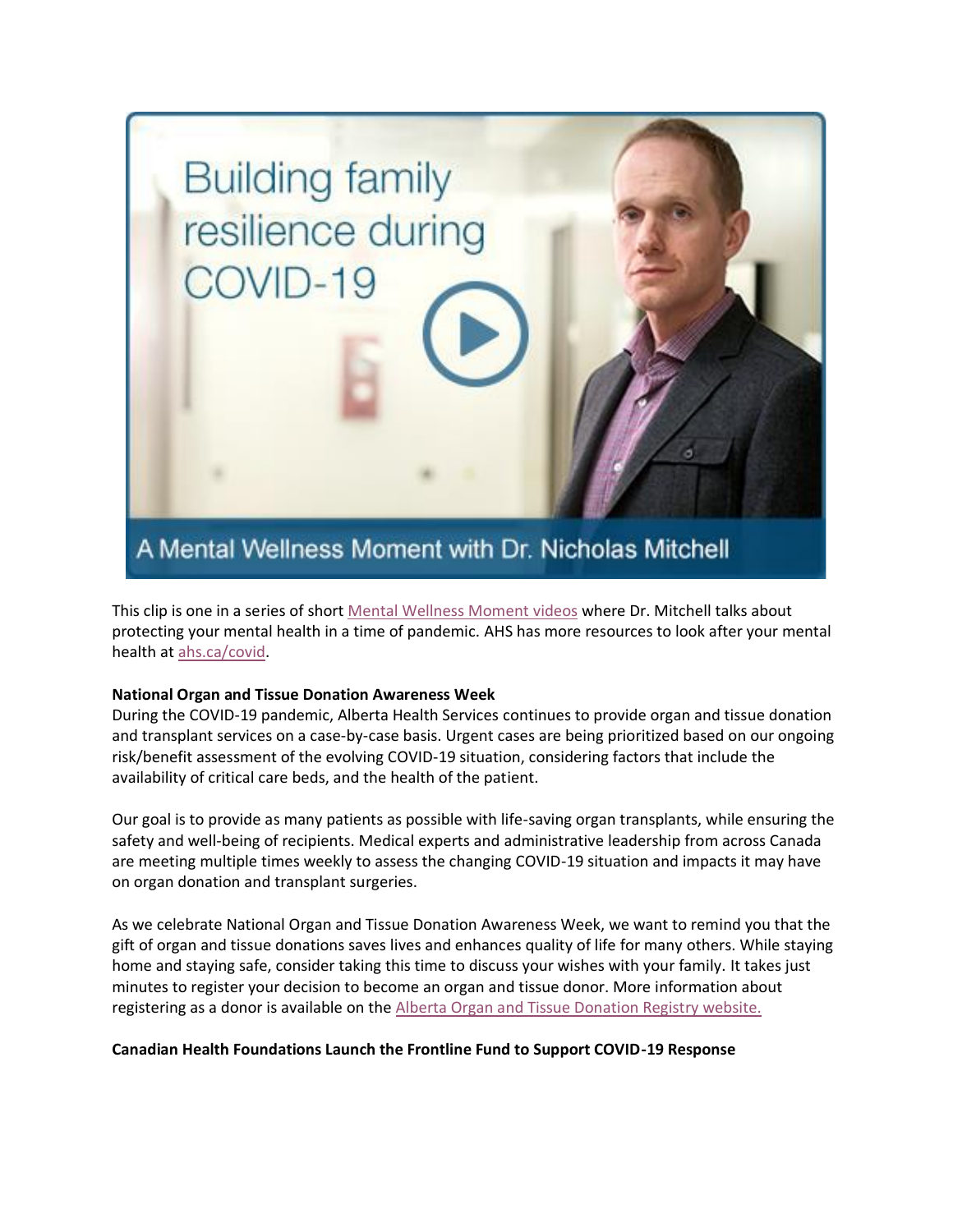A huge thank you to our health foundation partners who are taking part in [The Frontline Fund,](http://www.frontlinefund.ca/) launched this week. Health foundation leaders across Canada have come together to launch the fund as a way for the Canadian public and Canadian corporations to support healthcare during the COVID-19 response.

National gifts will be shared proportionately across the country, based on population. The Frontline Fund's founding partner donors include TD Bank Group with a donation of \$1 million, Maple Leaf Foods with a donation of \$2.5 million and the Canadian Medical Association Foundation with a donation of \$5 million, for a combined total of \$8.5 million in contributions to date.

The Frontline Fund has also partnered with [CanadaHelps.org](http://www.canadahelps.org/) to make it easy and efficient for Canadians to get involved. For more information on The Frontline Fund, please visit [frontlinefund.ca.](http://www.frontlinefund.ca/)

### **New Government Tools to Connect and Recognize Volunteers**

Earlier this week we thanked our volunteers for the work they do across AHS in recognition of National Volunteer Week, April 19-25. In 2019, 14,328 AHS volunteers gave 1,257,360 hours to support our organization. Whether your contributions were on the frontlines or behind the scenes, you have impacted the lives of countless patients, families, staff, physicians and communities.

The COVID-19 pandemic has ignited the spirit of volunteerism in Albertans across the province. Today, the Government of Alberta is [launching a new tool](https://www.alberta.ca/release.cfm?xID=70139659B9AA2-D541-90C2-E367082C8331F71C) to connect Albertans with volunteer opportunities during this unprecedented global crisis, and launching the Northern Lights program to recognize Albertans who volunteer to support their community.

While physical distancing and gathering restrictions are in place, there is still a need for healthy volunteers to help those in need with countless opportunities to do so.

Find out more [here](https://www.alberta.ca/release.cfm?xID=70139659B9AA2-D541-90C2-E367082C8331F71C) on the new Alberta Cares Connector tool and the Northern Lights Recognition program.

### **Shout Out**

After sending out our thanks to our volunteers across AHS this week, we received a note in reply. It demonstrates the philanthropic and compassionate nature of our volunteers, and we are grateful for such positive feedback. Thank you, Barbara, for your kind words.

*I think AHS is doing an outstanding job of keeping AHS staff and volunteers informed. Even friends, to whom we have forwarded these emails, really appreciate the extensive, and often heart-warming, information included every day. I wish there was a way I could thank Dr. Verna Yiu, face-to-face, for making sure Alberta is the very best place to live, when it comes to providing safe and effective health care. She deserves a medal, along with all of you, for helping us all get through this with a helpful and supportive attitude. WE ARE SO FORTUNATE to live, really live, in this province!*

*Blessings are in the wind for you today!*

#### *Barbara Price*

We are so appreciative of AHS teams at every level of our organization, including our leaders. This note from a frontline provider recognizes that AHS leaders are playing such an important role in this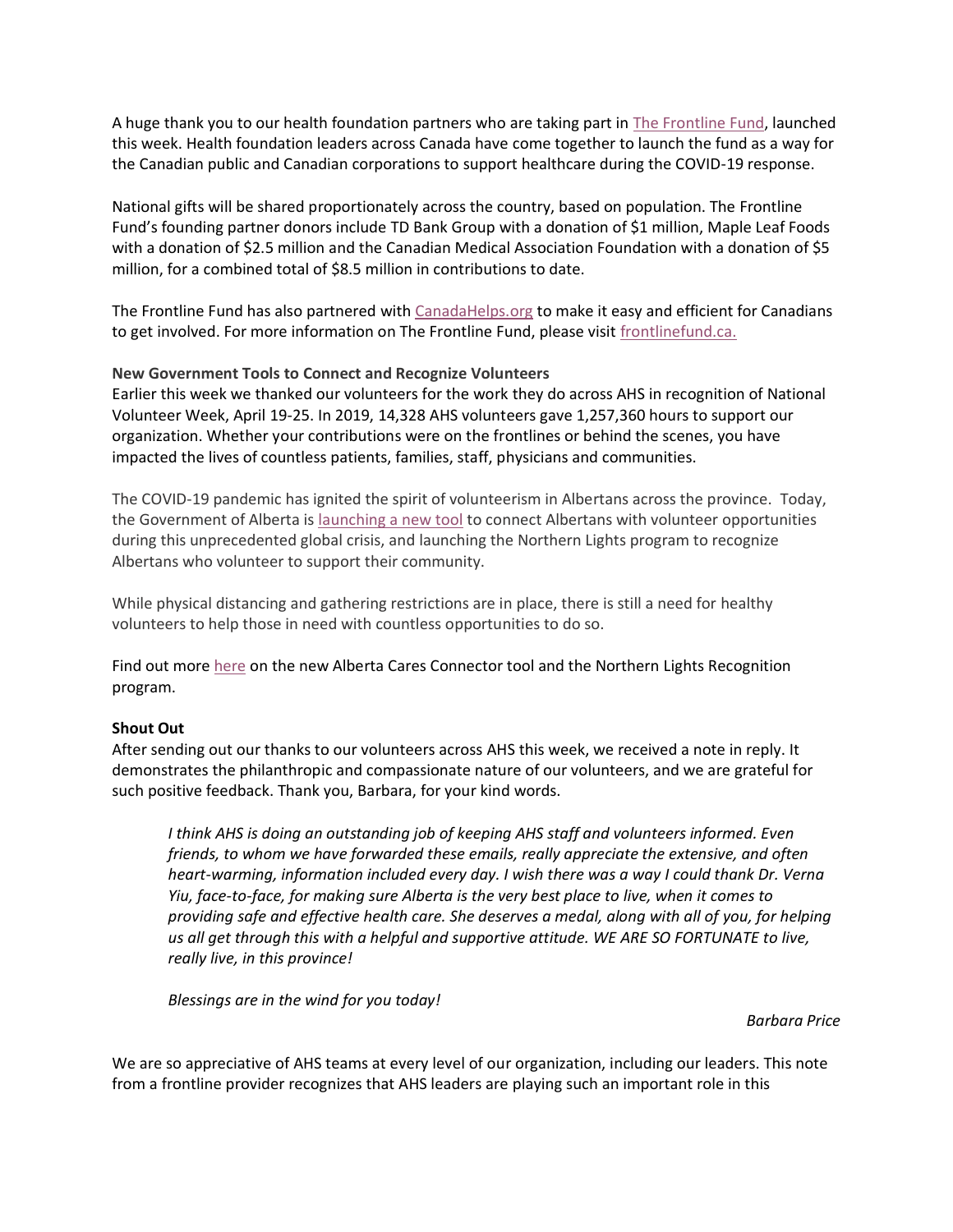pandemic. As Annie says so beautifully, the commitment of our leaders to supporting staff, physicians and volunteers is so reassuring at this time of uncertainty and fear.

*I know that there is a lot more work happening in the background that most are not privy to. Endless meetings, planning, contingency plans, what ifs, ordering supplies, managing schedules based on what-ifs, etc. I just wanted to say that I am so proud of all the work everyone is doing, and as a front line first responder to these very sick patients, I feel very supported and appreciate all the information that comes out daily. Sometimes it feels a bit overwhelming at how quickly everything changes and trying to stay current with these changes, but our medical directors have been amazing at answering questions our group have sent in when seeking clarification.*

*Walking in, wearing my full PPE and looking into the eyes of the very scared patients and their families, it makes me stop and take a breath every now and then, especially when I see how scared they are. It is easier doing it though knowing that I have the support of my platoon colleagues, my supervisors, and the managers who are clearly working super hard to make sure we are stocked, protected and able to do our jobs successfully. It makes a difference and I thought I would give you some kudos also. Leadership at the top has a trickle-down effect and I wasn't sure if anyone had given you the pats on the back that are deserved in this very exhausting time.*

*Make sure you are taking care of your own needs with self-care and don't get run down in your desire to lead from the front. Have a great day, and know that what you are doing on a daily basis make a difference all the way down the line. Warm regards,*

*Annie*

Today is Administrative Professionals Day, and we definitely want to thank all our administrative professionals across the province, who keep our health system running smoothly, especially during times like these. Your everyday contributions to the organization help us provide exceptional patient care and protect the health of Albertans.

### **Community Acts of Kindness**

We talk almost daily about the amazing work of our AHS teams, but sometimes their skills go way beyond the scope of their jobs! We want to close with a charming note from an Albertan about an AHS nurse working at a COVID-19 assessment centre, who clearly went above and beyond the call of duty this past weekend. Thank you for the smile you brought to our faces.

*Sunday April 19 morning, I had a COVID-19 screening done at the Richmond Road Medical centre in the Fast track "A" bay. My car battery died and I was unable to start my car. The wonderful nurse who did my swab quickly sprang into action and boosted my car with the ease of a mechanic. I was so thankful to her. Thanks for the great and fast service, both in healthcare and automotive.*

To each one of you: thank you for the big and small things you do for patients and families every day. Whether you are directly providing care, or you are supporting care from a role that isn't hands on with patients, you are so valued. We know every one of you has unique, important skills that you use at AHS, which have come from years of training in your roles and also through life experience. Thank you for using your skills innovatively and with such compassion during this pandemic. We are all being tested and challenged as we meet COVID-19's demands. Each day you show what you're made of.